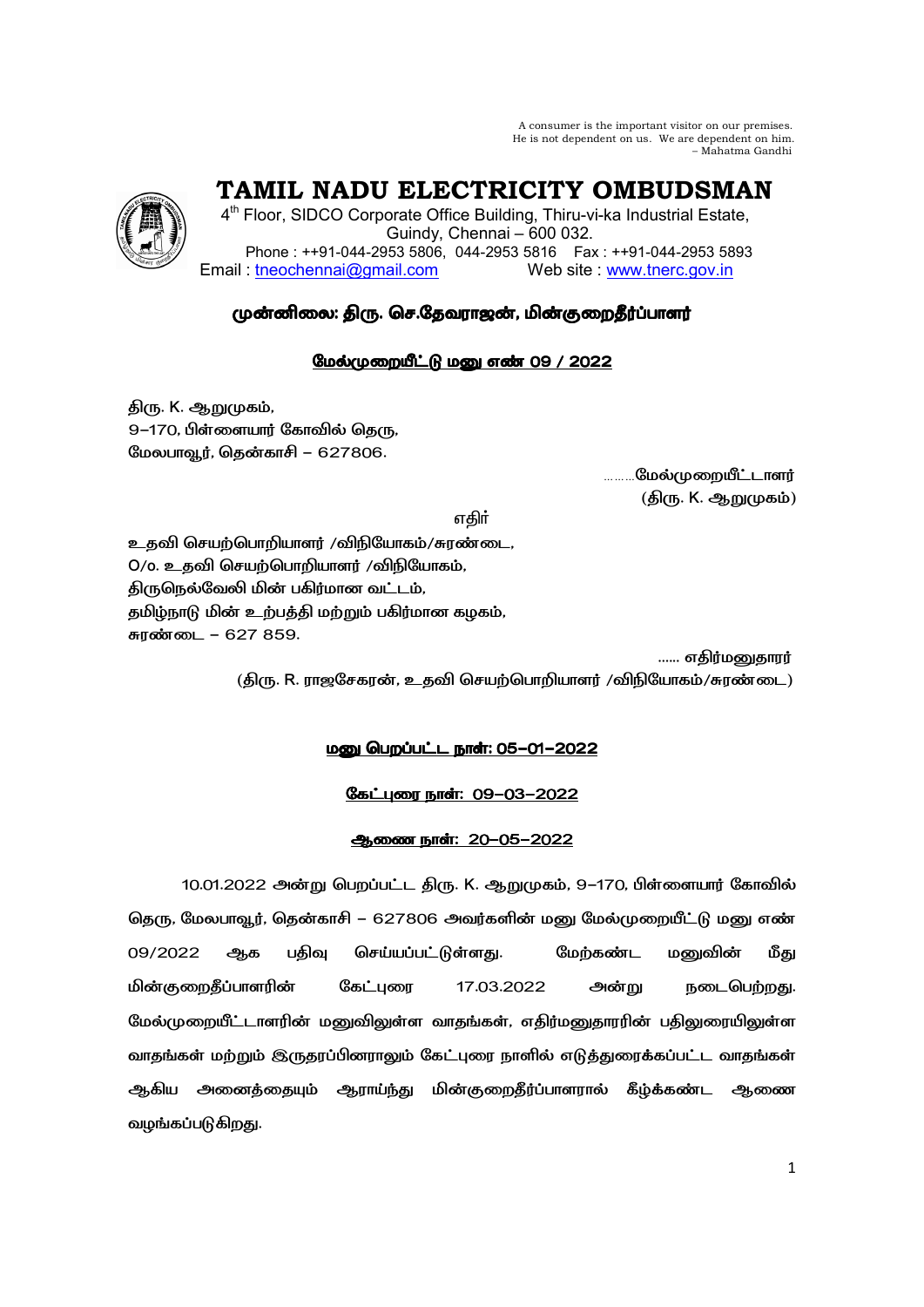#### ക്വതത്ത

### 1. <u>மேல்முறையீட்டாளரின் கோரிக்கை:</u>

மேல்முறையீட்டாளரின் தாயார் பெயரில் உள்ள மேலபாவூரில் அமைந்துள்ள வீட்டிற்கு மின் இணைப்பு வேண்டி மேல்முறையீட்டாளர் விண்ணப்பித்துள்ளார்.

#### 2.0 J[F- A [+, J[F- A [+,A [+,:

2.1 மேலபாவூரில் அமைந்துள்ள தனது தாயார் திருமதி மாடத்தி பெயரில் உள்ள வீட்டிற்கு மின் இணைப்பு வேண்டி இணையதளம் மூலம் விண்ணப்பித்து விண்ணப்ப கட்டணமும் செலுக்கியுள்ளகாக மேல்முறையீட்டாளர் விண்ணப்பிக்குள்ளார்.

2.2 எதிர்மனுதாரர் கேட்டுக் கொண்டதற்கிணங்க மின் இணைப்பு வழங்க மின் பாகை அமைப்பகற்கான மின் கம்பம் நடும் இடக்கை மேல்முறையீட்டாளர் காண்பித்ததாகவும், ஆனால் மின்கம்பம் நடும் வேலைகளை துவக்கியபோது சிலர் ஆட்சேபனை தெரிவித்ததால் மின் இணைப்பு வழங்கவில்லை என எதிர்மனுதாரர் தெரிவித்துள்ளார்.

2.3 மின் இணைப்பு வேண்டி மேல்முறையீட்டாளர் திருநெல்வேலி மின்பகிர்மான வட்டம், மின் நுகர்வோர் குறைதீர் மன்றத்தை 05.08.2021 அன்று அணுகியுள்ளார்.

2.3 மின் நுகர்வோர் குறைதீர்க்கும் மன்றம், திருநெல்வேலி மின்பகிர்மான வட்டம் 08.09.2021 அன்று தன்னுடைய ஆணையை அளித்துள்ளது. மன்றம் அளித்த தீர்ப்பில் அதிருப்தியுற்றதால் இந்த மேல்முறையீட்டு மனுவினை மேல்முறையீட்டாளர் மின்குறைதீர்ப்பாளரிடத்தில் சமர்ப்பித்துள்ளார்.

#### 3.0 - <u>மன்றத்தின் தீர்வு:</u>

திருநெல்வேலி மின்பகிர்மான வட்டம், மின்நுகர்வோர் குறைதீர்க்கும் மன்றம் தன்னுடைய தீர்வை 08.09.2021 நாளிட்ட ஆணையில் தெரிவித்துள்ளது. அந்த ஆணையின் சம்பந்தப்பட்ட பத்தி கீழே கொடுக்கப்பட்டுள்ளது.

### "<u>மன்றத்தின் தீர்வு</u>:

இருதரப்புவாதங்களையும் மன்றம் தீர ஆராய்ந்ததில் மனுதாரர் விஸ்தரிப்பு பணிக்கான ஆட்சேபணைகளை நிவர்த்தி செய்து அல்லது ஆட்சேபணையற்ற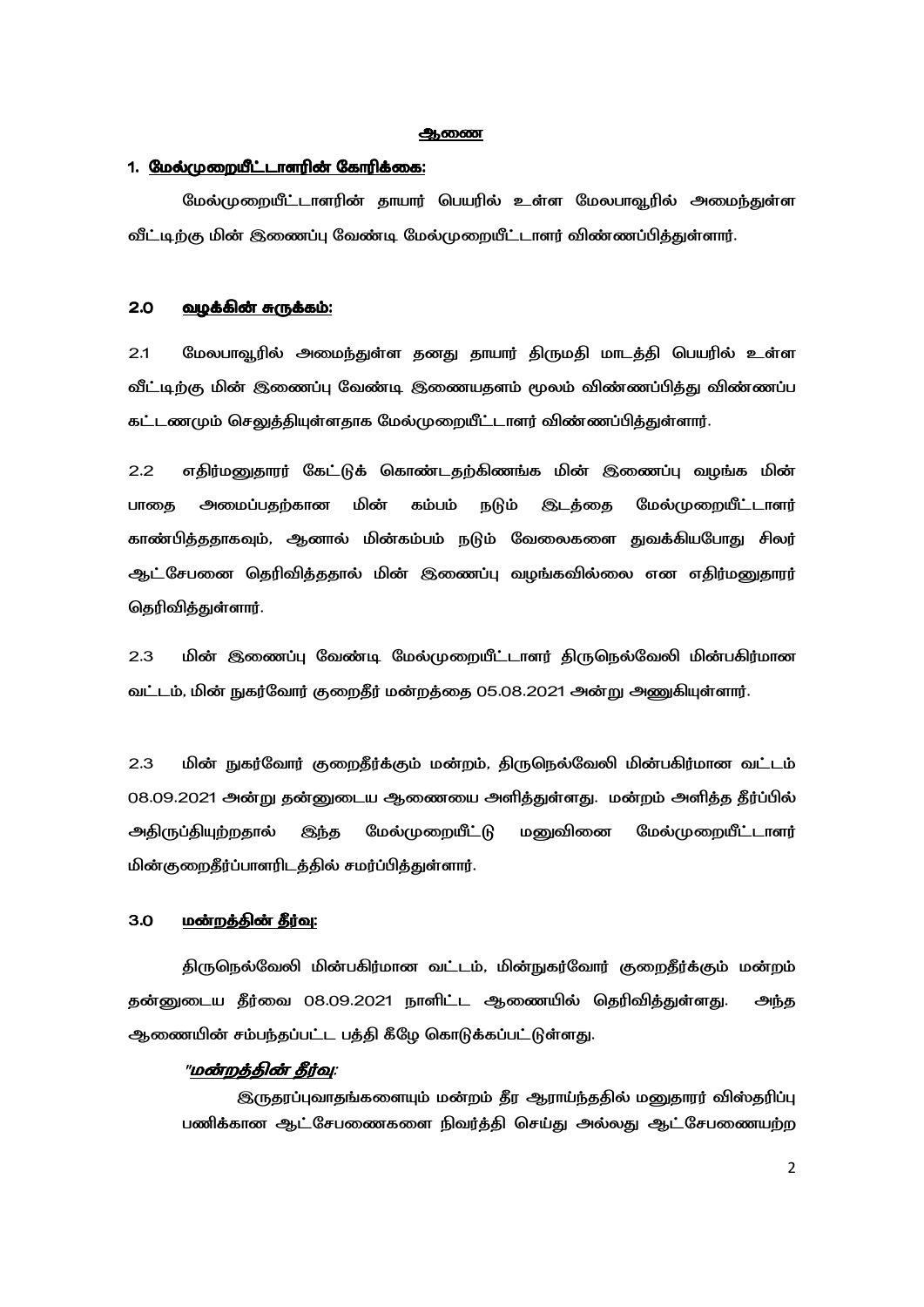மாற்றுப்பாதை காட்டி மீண்டும் விண்ணப்பம் பதிவு செய்யும்பட்சத்தில் மதிப்பீடு செய்து மனுதாரருக்கு மின் இணைப்பு வழங்க நடவடிக்கை மேற்கொள்ளப்படும் என்று மன்றம் தீர்வு செய்கிறது.

#### <u>முடிவுரை:</u>

மனுதாரர் விஸ்தரிப்பு பணிக்கான ஆட்சேபணைகளை நிவர்த்தி செய்து அல்லது மாற்றுப்பாதை காட்டி மீண்டும் விண்ணப்பம் பதிவு செய்யும்பட்சத்தில் மனுதாரருக்கு மின் இணைப்பு வழங்க நடவடிக்கை மேற்கொள்ளப்படும் என்று மன்றம் தீர்வு செய்து மனுவானது முடிவுக்கு கொண்டு வரப்படுகிறது. "

#### 4.0 -V- 
+M -V- 
+M:

4.1 மேல்முறையீட்டாளரும் எதிர்மனுதாரரும் தங்களது தரப்பு வாதங்களை எடுத்துரைப்பதற்கு வசதியாக 17.03.2022 அன்று காணொலி மூலம் கேட்புரை நடத்தப்பட்டது.

4.2 மேல்முறையீட்டாளர் திரு. K. ஆறுமுகம் அவர்கள் கேட்புரை நாளில் கலந்து கொண்டு தன்னுடைய வாதத்தை எடுத்துரைத்தார்.

4.3 எதிர்மனுதாரர் திரு. R. ராஜசேகரன், உதவி செயற்பொறியாளர் /விநியோகம்/சுரண்டை, திருநெல்வேலி மின்பகிர்மான வட்டம் அவர்கள் கேட்புரை நாளில் கலந்து கொண்டு தன்னுடைய வாதத்தை எடுத்துரைத்தார்.

 $\,$  4.4  $\,$  மின்குறைதீர்ப்பாளரின் முன்பு சமர்ப்பிக்கப்படும் மனு மேல்முறையீட்டு மனு என்பதால் மின் குறைதீர்மன்றத்தில் மனுதாரரால் வைக்கப்பட்ட கோரிக்கைகள் சம்மந்தப்பட்ட வாதங்கள் மட்டுமே தீர்விற்கு எடுத்துக் கொள்ளப்படுகிறது. குறைதீர் மன்றத்தின் நடவடிக்கைகள், குறைதீர் மன்றத்தில் சமர்ப்பிக்கப்படாத புதிய நிவாரணங்கள் அல்லது பணியாளர் ஒழுங்கு நடவடிக்கை சம்மந்தப்பட்ட கோரிக்கைகள் முதலியன மின்நுகர்வோர் குறைதீர்க்கும் மன்றம் மற்றும் மின்குறைதீர்ப்பாளருக்கான ஒழுங்குமுறை விதிகளின்படி படி மின்குறைதீர்ப்பாளரின் தீர்விற்கு எடுத்துக் கொள்ளப்படவில்லை.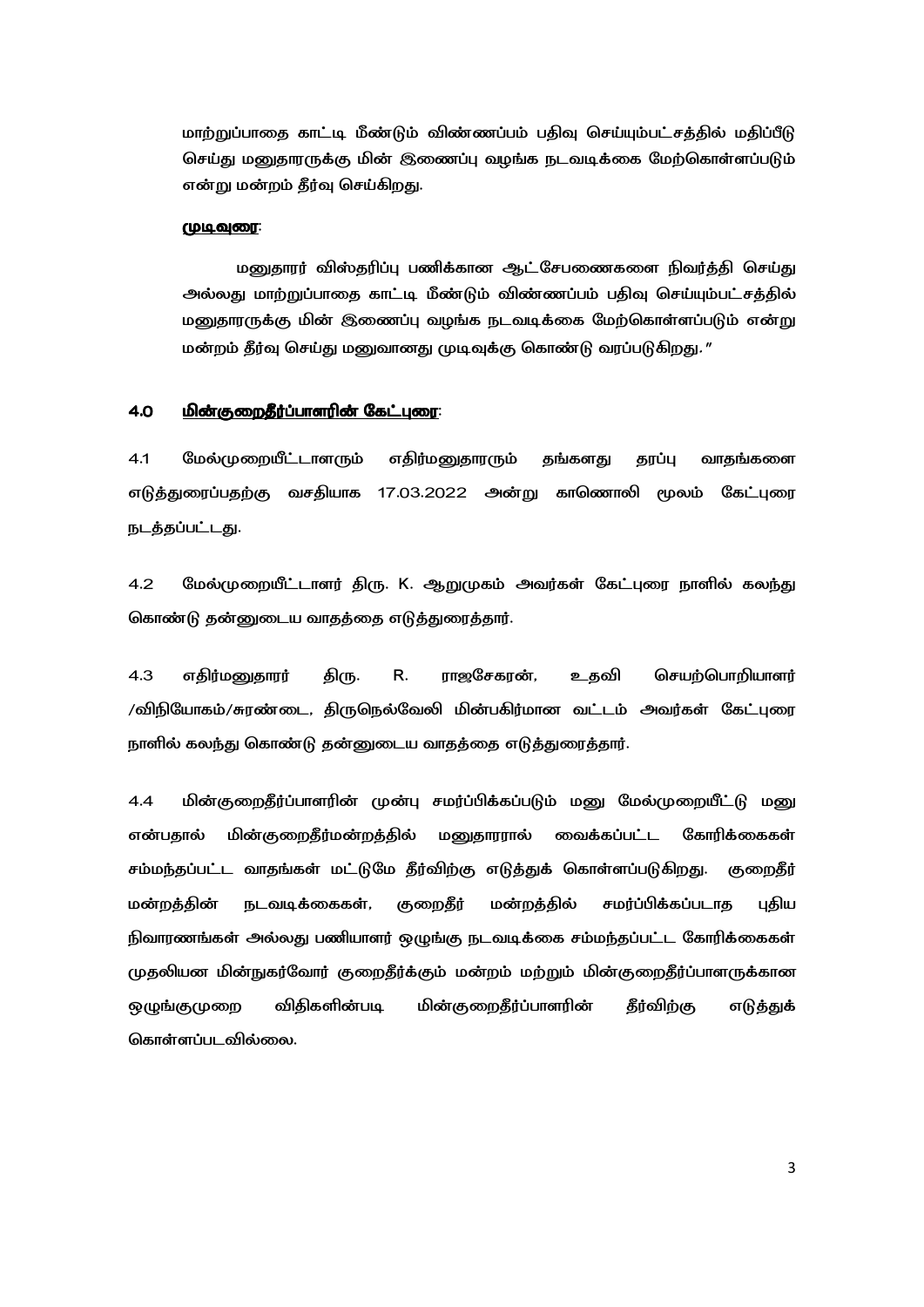#### <u>மேல்முறையீட்டாளரின் வாதங்கள்:</u> 5.0

 $5.1$ மேல்முறையீட்டாளர் தனது வீட்டிற்கு மின்னிணைப்பு வேண்டி உரிய சமர்ப்பித்தும் அதற்கான ஆவணங்கள் அனைத்து வகையான கட்டணங்கள் செலுத்தியும் விண்ணப்பம் ரத்து செய்யப்பட்டதாக கீழமை நுகர்வோர் குறை தீர்க்கும் மன்றத்தில் மனுதாரர் தரப்பில் புகார் அளிக்கப்பட்டது. இதனை எதிர்மனுதாரர் தரப்பில் மறுக்கவில்லை. ஆனால் அவ்வாறு ரத்து செய்யப்பட்டதற்கு எதிர்மனுதாரர் மின்வாரியம் தரப்பில் அளிக்கப்பட்ட காரணங்கள் மட்டும் ஏற்புடையதாக இல்லை எனவும், மேலும் அவ்வாறு ஏற்புடையதாக இல்லாத காரணங்களை அடிப்படையாக கொண்டு அளிக்கப்பட்ட கீமமை நுகர்வோர் குறைகீர்க்கும் மன்றம் அளிக்க 08.09.2021 தேதியிட்ட தீர்ப்பும் ஏற்புடையது அல்ல என்று மேல்முறையீட்டாளர் தெரிவித்துள்ளார்.

 $5.2$ மின்கம்பம் மற்றும் மின்பாகை அமைக்கும் இடமானது தங்களுக்கு பாத்தியப்பட்டது என திரு.கண்ணையா மற்றும் திருமதி. மயிலம்மாள் ஆகியோர் 09.06.2021 கடிதம் மூலமாகவும் மற்றும் தங்களது வழக்கறிஞர் மூலமாகவும் மனு அளித்துள்ளது குறித்து திருமதி. மாடத்தி அவர்களுக்கு தொலைபேசி மூலமும் 09.06.2021 மற்றும் 21.06.2021 நாளிட்ட கடிதம் வாயிலாகவும் தெரிவிக்கப்பட்டது என எதிர்மனுதாரர் தரப்பில் பதிலுரையில் சொல்லப்பட்டுள்ளதாக மேற்படி கீர்ப்பில் குறிப்பிடப்பட்டுள்ளதாக மேல்முறையீட்டாளர் தெரிவித்துள்ளார். உண்மைநிலை என்ன என்பதை கண்டறிய எவ்விதமான நடவடிக்கையும் எடுக்காமல் ஒரு நபர் செய்யும் ஆட்சேபனை மட்டுமே வைத்து மனுதாரரின் மனு ரத்து செய்தது சட்டப்படி ஏற்கமுடியாத செயல். எதிர்மனுதாரர் தான் செய்யவேண்டிய கடமையை சரியாக செய்யாமல் கடமைதவறி கொண்டுள்ளதாக மேல்முறையீட்டாளர் நடந்து தெரிவித்துள்ளார்.

ஆட் சேபணை மனு அளித்துள்ளதாக தொலைபேசி மூலமும் கடிதம் மூலமும் 5.3 அளிப்பதோடு மட்டும் மனுதாரருக்கு தகவல் எதிர்மனுதாரரின் பணி முடிவடைவதில்லை எனவும், ஆட்சேபணை மனுவை பெற்றுக்கொள்ள தகுதி உடைய அலுவலர் அதுகுறித்து உண்மை நிலையை கண்டறிய விசாரணை நடத்தவும் தகுதி அப்படி இருக்க ஆட்சேபணை மனு மீது எவ்வித விசாரணையும் உடையவரே. செய்யாமல் மனுதாரரின் விண்ணப்பத்தினை அலட்சிய போக்குடன் எதிர்மனுதாரர் ரத்து

 $\overline{4}$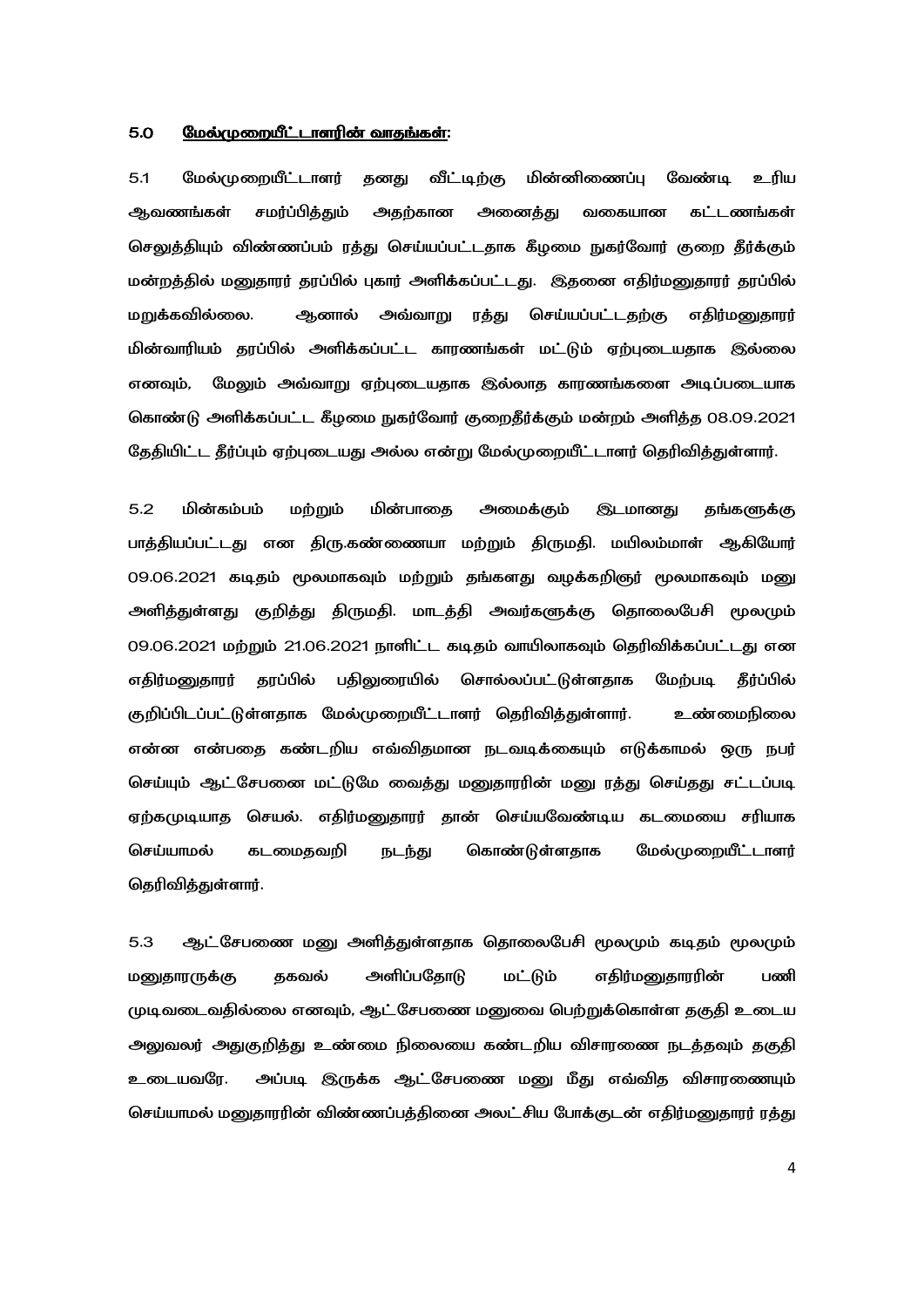செய்தது சட்டப்படி நியாயமற்றது. மேலும் இந்த நியாயமற்ற தனது செயலை அப்படியே தனது பதிலுரையில் எதிர்மனுதாரர் கீழமை நுகர்வோர் குறைதீர்க்கும் மன்றத்தில் தெரிவித்தும் எதிர்மனுதாரர் அளித்த பதிலுரையை மட்டுமே முன்னிலைப்படுத்தி கீழமை நுகர்வோர் குறைதீர்க்கும் மன்றம் ஒருதலைப்பட்சமாக அளித்த மேற்படி தீர்ப்பு அது தள்ளுபடி செய்யப்பட வேண்டிய முறையானது அல்ல, ஒன்று என மேல்முறையீட்டாளர் தெரிவித்துள்ளார்.

 $5.4$ ஆட்சேபனை மேலும் மனு வாங்கி வைத்துக்கொண்டாலே அதில் சொல்லப்பட்டுள்ளது உண்மை ஆகிவிடாது எனவும், அதனை விசாரித்தால்தான் ஆட்சேபனை மனுவில் சொல்லப்பட்டுள்ளது எந்த அளவிற்கு உண்மை உள்ளது அல்லது மனுதாரருக்கு தேவையற்ற முறையில் இடர்பாடு கொடுக்கவே இவ்வாறு கொடுக்கப்பட்டுள்ளதா என்பதை எதிர்மனுதாரர் கண்டறிந்திருக்க முடியும் எனவும், ஆனால் எதிர்மனுதாரர் அவ்வாறு செய்யாமல் மனுதாரரின் விண்ணப்பத்திற்கு எதிராக ஆட்சேபனை அளிக்கப்பட்ட மனுவை பெற்றுக்கொண்டு அகில் எவ்விக விசாரணையையும் மேற்கொள்ளாமல் மனுதாரருக்கு மட்டும் தகவல் தெரிவித்துவிட்டு மனுதாரரின் விண்ணப்பத்தினை ரத்து செய்தது பொறுப்புள்ள அரசு பணியாற்றும் ஒரு அலுவலரின் பொறுப்பற்ற செயல் எனவும் மேல்முறையீட்டாளர் தெரிவித்துள்ளார்.

 $5.5$ மின்கம்பம் மற்றும் மின்பாகை அமைக்கும் இடமானது தங்களுக்கு பாத்தியப்பட்டது என ஆட்சேபணை மனு அளித்தவர்கள் தங்களின் மனுவில் கூறியிருந்தால் அவர்களை நேரில் அழைத்து அவ்வாறு அவர்கள் சொல்வதற்கு ஆதாரமாக அவர்கள் பக்கம் உள்ள ஆவணங்களை வாங்கி சரிபார்த்து அவர்கள் சொன்னது உண்மையா பொய்யா என கண்டறிந்திருக்க வேண்டும். அவ்வாறு அலுவலருக்கு வருவாய்த்துறை ஆவணங்களை சரிபார்க்க மின்துறை தெரியாத சமயத்தில் அதனை வருவாய்த்துறை அலுவலருக்கு வேண்டுகோள் கடிதம் மூலம் அளிக்கும்படி அனுப்பி அந்த ஆவணங்களின் உண்மைத்தன்மையை செய்யாமல் நேரடியாகவும் தன்னிச்சையாகவும் செயல்பட்டு மனுதாரரின் விண்ணப்பத்தினை ரத்து செய்தது நியாயமற்ற செயல்.

5.6 மின் இணைப்பு கேட்பது மனுதாரரின் உரிமை. அந்த உரிமையை கேட்க விண்ணப்பம் அளிப்பது மனுதாரரின் கடமை. அதில் யாருக்கேனும் இடையூறு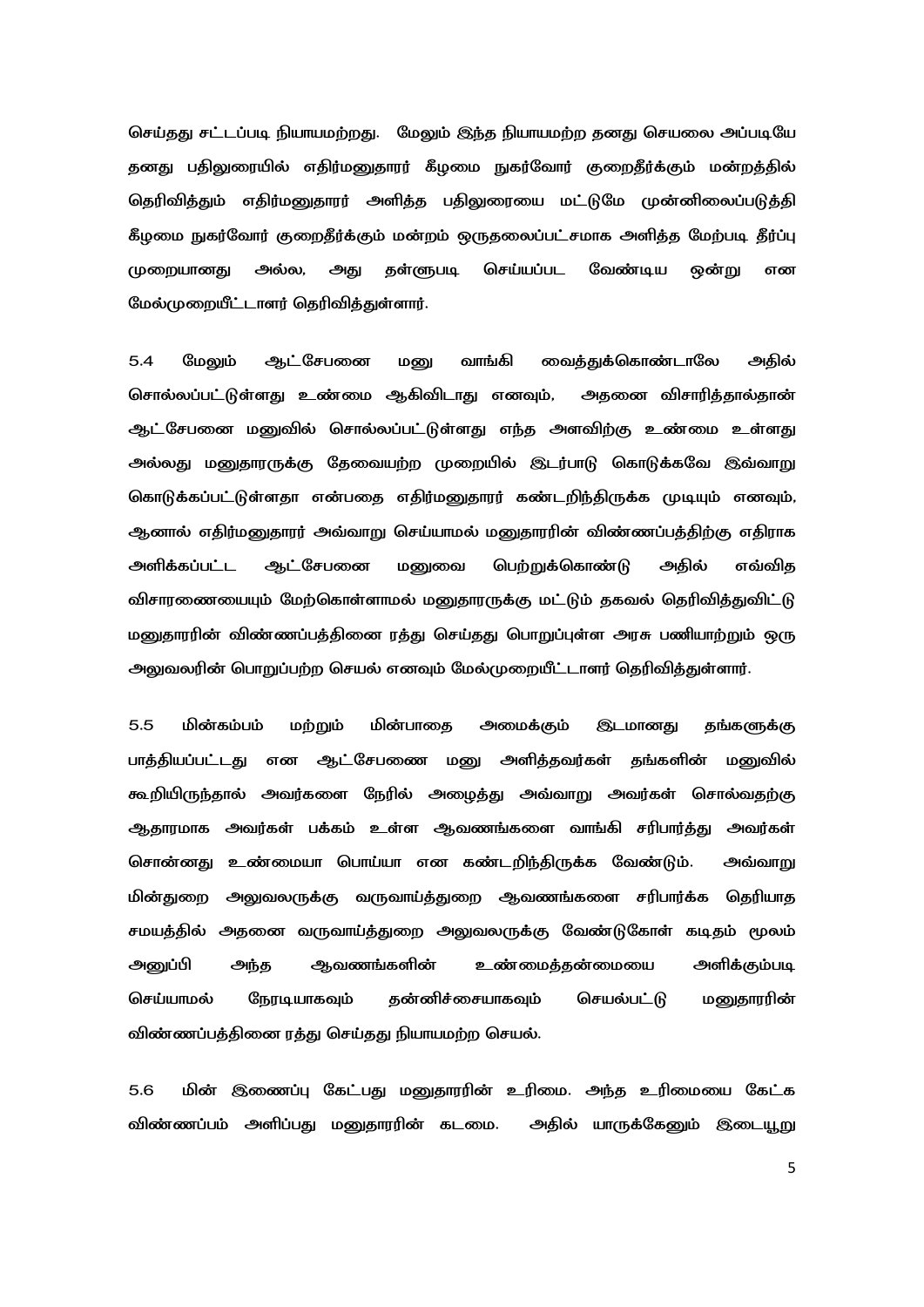இருந்தால் அதற்கு அவர்கள் ஆட்சேபனை மனு அளிப்பது அவர்களின் உரிமை. அந்த ஆட்சேபனண மனுவில் சொல்லப்பட்டுள்ளது உண்மையெனில் மனுகாரரின் விண்ணப்த்தினை ரத்து செய்வது எதிர்மனுதாரரின் கடமை. இதில் காவல்துறைக்கு என்ன வேலை? அல்லது காவல் துறையில் அளித்த புகாரை ஒர் ஆவணமாக வைத்தும் அதேபோல் "பாதை குறித்து இருதரப்பினரும் பேசி முடிவுக்கு வருமாறு காவல் துறையினர் தெரிவித்து விட்டதாக" என எதிர்மனுதாரர் தனது பதிலுரையில் தெரிவித்துள்ளார். மின் இணைப்பு பெற மின்துறையில் அளித்த விண்ணப்பத்திற்கு காவல் துறை ("பேசி முடிவுக்கு வருமாறு") எப்படி தலையிட்டு உத்தரவு போட்டது என்பது மனுதாரருக்கு விளங்கவில்லை எனவும், இதனை கீழமை மன்றமும் கருத்தில் கொள்ளாமல் எதிர்மனுதாரர் அளித்த பதிலுரை மற்றும் வாக்கமூலத்தின் அடிப்படையில் மட்டும் தீர்ப்பளித்தது நியாயமற்றதாக மேல்முறையீட்டாளர் தெரிவித்துள்ளார்.

 $5.7$ மின்கம்பம் மற்றும் மின்பாதை அமைக்கும் இடமானது ஆட்சேபணை மனு அளித்த திரு. கண்ணையா என்பவருக்கும் திருமதி. மயிலம்மாள் என்பவருக்கும் சொத்து கிடையாது எனவும், அந்த இடமானது மட்டும் சொந்தமான தனிநபர் மனுதாரருக்கும் உரிமையுள்ள பொதுவில் பிரிபடாத பொதுவழி பாதை, அதில் ஆட்சேபனை மனு அளித்தவர்களுக்கு என்ன உரிமை உள்ளதோ அதே உரிமையும் மனுதாரருக்கும் உள்ளது எனவும், மேலும் அது பொதுவழி பாதையே தவிர யாருடைய தனிப்பட்ட நிலமோ அல்லது வீட்டு மனையோ கிடையாது எனவும், இதனை எதிர்மனுதாரர் முறையான விசாரணை நடத்தியிருந்தால் கண்டறிந்து இருக்கலாம் ஆனால் அவரோ ஆட்சேபணை மனுவையும் காவல் துறை உத்தரவும் எனவும், மட்டுமே வைத்து மனுதாரரின் மனுவை ரத்து செய்துவிட்தாக மேல்முறையீட்டாளர் தெரிவித்துள்ளார்.

5.8 மனுகாரரின் உடல்நிலை மற்றும் சட்ட அறிவு இல்லாத காரணங்களால் மேற்படி தீர்ப்பு குறித்து உரிய காலத்திற்குள் மேல்முறையீடு செய்ய முடியாக நிலை ஏற்பட்டது தவிர காலதாமதப்படுத்துவதில் எந்தவொரு உள்நோக்கமும் இல்லை எனவும், இந்த மேல்முறையீட்டு மனு தாக்கல் செய்வதில் ஏற்பட்ட காலதாமதத்தை மன்னித்து இந்த மேல்முறையீட்டு மனுவை ஏற்றுக்கொள்ளுமாறும் அவ்வாறு ஏற்றுக்கொள்வதில் எதிர்மனுதாரருக்கு எவ்விதத்திலும் சிரமமோ அல்லது பாதிப்போ இல்லை என மேல்முறையீட்டாளர் தெரிவிக்குள்ளார்.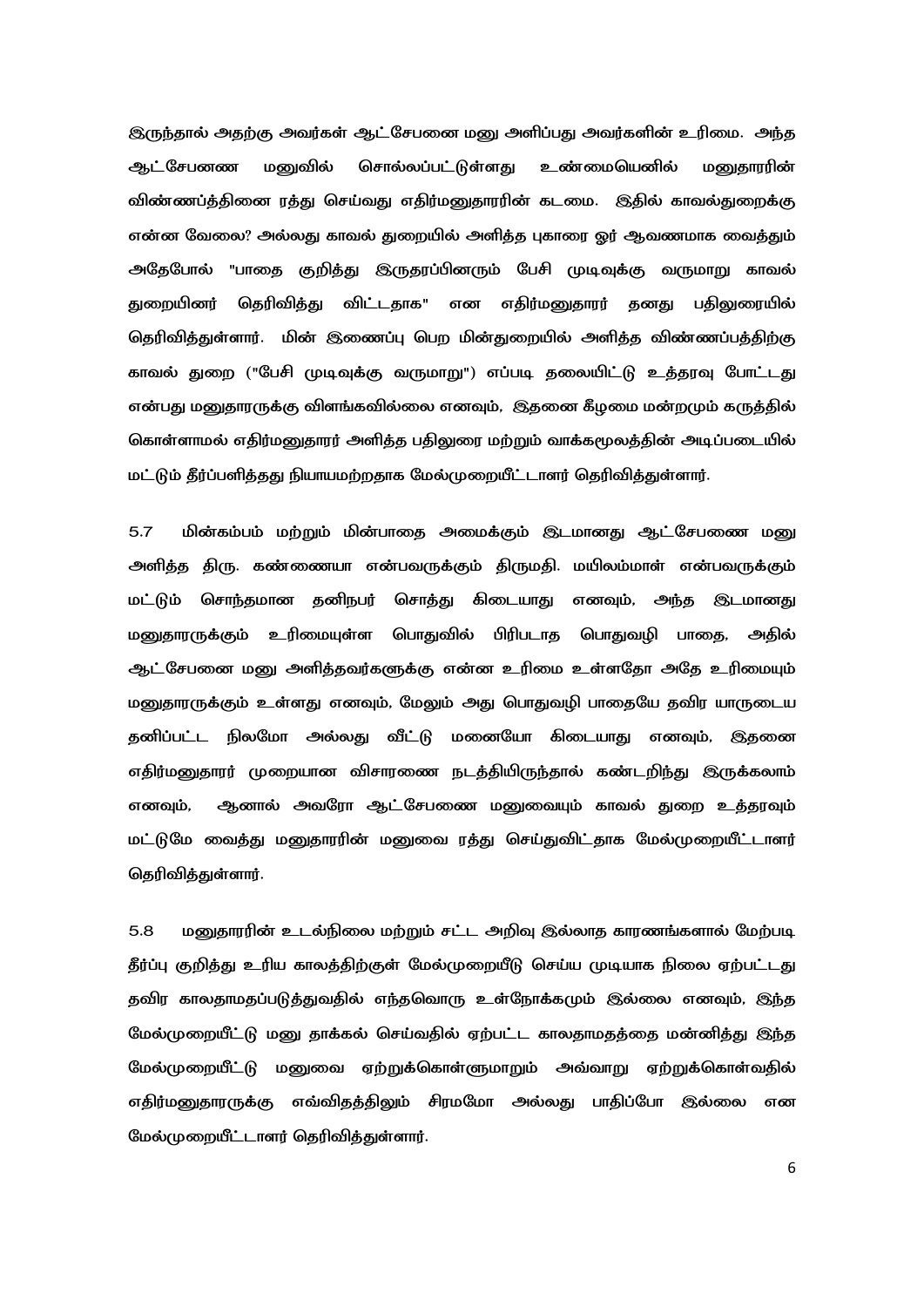எனவே முறையற்ற முறையில் வழங்கிய கீழமை மன்றம் அளித்த 08.09.2021  $5.9$ தேதியிட்ட தீர்ப்பினை மேற்சொன்ன வலுவான காரணங்களின் அடிப்படையில் ரத்து செய்து உத்திரவிடவேண்டும் எனவும், தனது விண்ணப்பத்தின்படி மின் இணைப்பு எதிர்மனுதாரருக்கு உத்திரவிடுமாறும் மேல்முறையீட்டாளர் வழங்க கேட்டுக்கொண்டுள்ளார்.

#### 6.0 எதிர்மனுதாரரின் வாதங்கள்:

திரு.கே.ஆறுமுகம், மேலபாவூர் 6.1 மேல்முறையீட்டாளர் அவர்களின் தாயார் திருமதி. மாடத்தி க/பெ. கடற்கரை அவர்களது பெயரில் உள்ள மேலப்பாவூர் 9–1–70 பிள்ளையார் கோவில் தெருவிலுள்ள வீட்டிற்கு திருமதி.G. மாடத்தி அவர்கள் பெயரில் புதிய மின் இணைப்பு வேண்டி 11.04.2021–இல் விண்ணப்பம் online–இல் பதிவு செய்து online–இல் விண்ணப்ப கட்டணமும் செலுத்தப்பட்டுள்ளதாகவும், பின்பு இடத்தைப் பார்வையிட்டபோது 2 மின்கம்பம் நட்டு வயர் இழுத்து மின் பாதை விரிவாக்கம் செய்யப்பட்டு புதிய மின் இணைப்பு கொடுக்க வேண்டியிருந்ததால், திரு.K. ஆறுமுகம் அவர்களிடம் மின் பாதை அமைப்பதற்குரிய மின் கம்பம் நடும் இடத்தை காட்ட கேட்டுக்கொள்ளப்பட்டதாக எதிர்மனுதாரர் தெரிவித்துள்ளார்.

அதனடிப்படையில் திரு.K. ஆறுமுகம் அவர்களது தமையனார் அவர்களால்  $6.2$ காட்டப்பட்ட இடத்தின் வழியே மதிப்பீடு செய்யப்பட்டு மதிப்பீட்டுக் கட்டணத்தை 23.04.2021 அன்று இணையதளத்தின் வாயிலாக மேல்முறையீட்டாளரால் ஆணையின்படி மின்கம்பம் செலுத்தப்பட்டுள்ளது. பணி நடும் வேலைகளை துவக்கியபோது திரு.K. ஆறுமுகம் காட்டிய பாதையில் மின் கம்பம் நடக்கூடாது என்றும், அந்த நடைபாதை தங்களுக்கு சொந்தமானது என்றும் திரு.கண்ணையா த/பெ. பாபநாசம் மற்றும் திருமதி.மயிலம்மாள், க/பெ செல்லத்துரை ஆகியோர் 09.06.2021 அன்று தடங்கள் மனு அளித்துள்ளனர். மேலும் அன்றைய தினமே திரு. கண்ணையா அவர்களது வழக்கறிஞர் திரு.முத்துக்குமாரசாமி மூலமும் Objection கடிதம் இளநிலை மின்பொறியாளர் விநியோகம் சுந்தரபாண்டியபுரம் அலுவலகத்தில் அளிக்கப்பட்டதாக எதிர்மனுதாரர் தெரிவித்துள்ளார்.

திரு.பா.கண்ணையா மற்றும் திருமதி. செ.மயிலம்மாள் ஆகியோர் மின்கம்பம் 6.3 நடுவதற்கு objection அறிவுப்பு அளித்துள்ளார்கள் என்று இளநிலை மின்பொறியாளர் விநியோகம் சுந்தரபாண்டியபுரம் அலுவலக கடித நாள் 09.06.2021 மூலம் தகவல்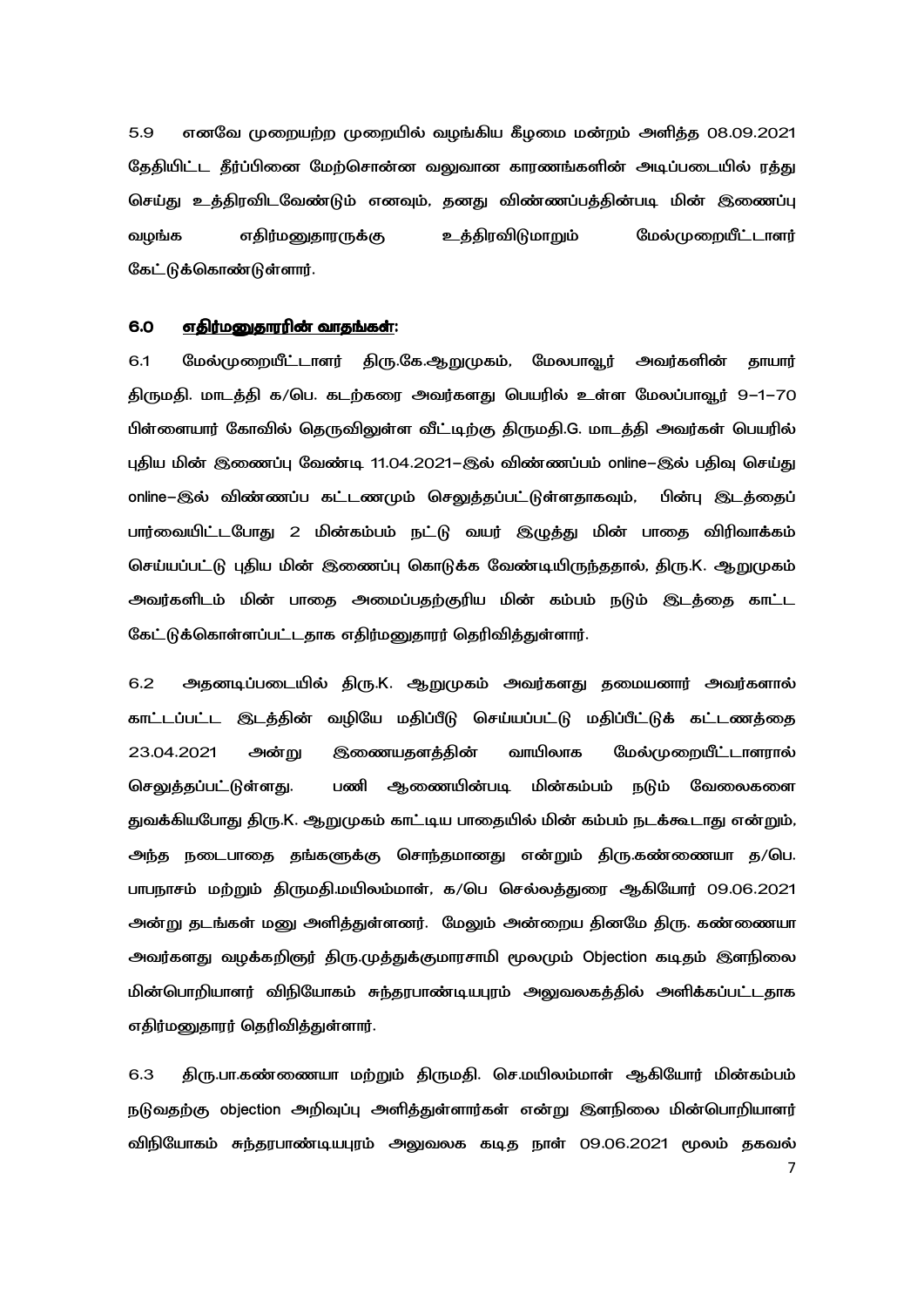தெரிவிக்கப்பட்டது. மேலும் 30.06.2021 அன்று மீண்டும் நினைவூட்டல் கடிதம் அனுப்புகை எண் 133/21 படி தெரிவிக்கப்பட்டது. திரு.K. ஆறுமுகம் அவர்களிடம் மின் கம்பம் நடுவதற்காக காட்டிய வழிப்பாதை சம்மந்தமான பத்திர நகல் கேட்கப்பட்டு பத்திர நகல் மற்றும் நத்தம் அடங்கல் மற்றும் வரைபடம் ஆகியவை இளநிலை மின்பொறியாளர் விநியோகம் சுந்தரபாண்டியபுரம் அலுவலகத்தில் பெறப்பட்டுள்ளது. அதன்படி நத்தம் அடங்கலை ஆய்வு செய்யும்போது குறிப்பிடப்பட்டுள்ள நடைபாதையானது மேலப்பாவூர் சர்வே எண் 997/6F, திரு.பாபநாசம் மற்றும் மூன்று நபர்களுக்கு சொந்தமானது எனவும் 1990 ஆம் வருடத்தில் மார்ச் 31 ந் தேதியில் எழுதப்பட்ட பதிவுறா ஆவணத்தின் அடிப்படையில் 6½ அடி பாதையில் 4 ல் 1 ஒரு பங்கு பிரிவின்றி உரிமையும் குறிப்பிடப்பட்டுள்ளது. திரு.கண்ணையா அவர்கள் அளித்த ஆவண எண் 2654/2021 நாள் 06/5/2021 பாவூர்சத்திரம் சார்பதிவகத்தின்படி உரிமையாளர் குறிப்பிடப்படாமல் சந்து உள்ளதும் அறிய வந்தது. மின் கம்பம் நடும்போது கைகலப்பு ஏற்படும் சூழ்நிலை இரு<u>ந்ததூலு</u>ம், இடம் தனிநபர்களுக்கு கூட்டாக இருந்ததாலும், சர்ச்சையை தீர்க்கும் பொருட்டு பாவூர்சக்திரம் காவல் நிலையத்திற்கு தகவல் தெரிவிக்கப்பட்டதாக எதிர்மனுதாரர் தெரிவித்துள்ளார்.

6.4 காவல் நிலையத்தில் இரு தரப்பினரையும் அழைத்து பேசி (முடிவுக்கு வருமாறு தெரிவித்துவிட்டார்கள். அதன் பின்னரும் எந்த முடிவும் எட்டப்படவில்லை. அதன் பின்பும் 30.06.2021 அன்று திரு.K. ஆறுமுகம் அவர்கள் மின் கம்பம் நடுவதற்கான இடத்தைகாட்டாமல் தொலைபேசி மூலம் மட்டுமே பேசி வந்தார்கள். மேலும் பிரச்சனையை தீர்ப்பதற்கு எந்த நடவடிக்கையும் மனுதாரரால் எடுக்கப்படவில்லை என எதிர்மனுதாரர் தெரிவித்துள்ளார்.

6.5 இது குறித்து பலமுறை தொலைபேசி மூலம் திரு.K. ஆறுமுகம் அவர்களிடம் தெரிவிக்கப்பட்டதற்கு தனது விண்ணப்பத்தினை உரிய காரணங்களோடு ரத்து செய்யும்படியும் தான் ரிட் மனு போட்டு தனது உரிமையை பெற்றுக்கொள்வதாக மேல்முறையீட்டாளர் கூறியதாக எதிர்மனுதாரர் தெரிவித்துள்ளார்.

8 6.6 அதனடிப்படையில் 02.08.2021 அன்று விண்ணப்பம் ரத்து செய்யப்பட்டு கடித நாள் 02.08.2021–இன் படி மேல்முறையீட்டாளருக்கு தகவல் தெரிவிக்கப்பட்டு ஒப்புகை சீட்டு பெறப்பட்டுள்ளது. திருநெல்வேலி நுகர்வோர் குறைதீர்க்கும் மன்றத்தில் மேல்முறையீட்டாளர் அளித்த மனுவின் மீது இருதரப்பு வாதங்களையும் மன்றம் தீர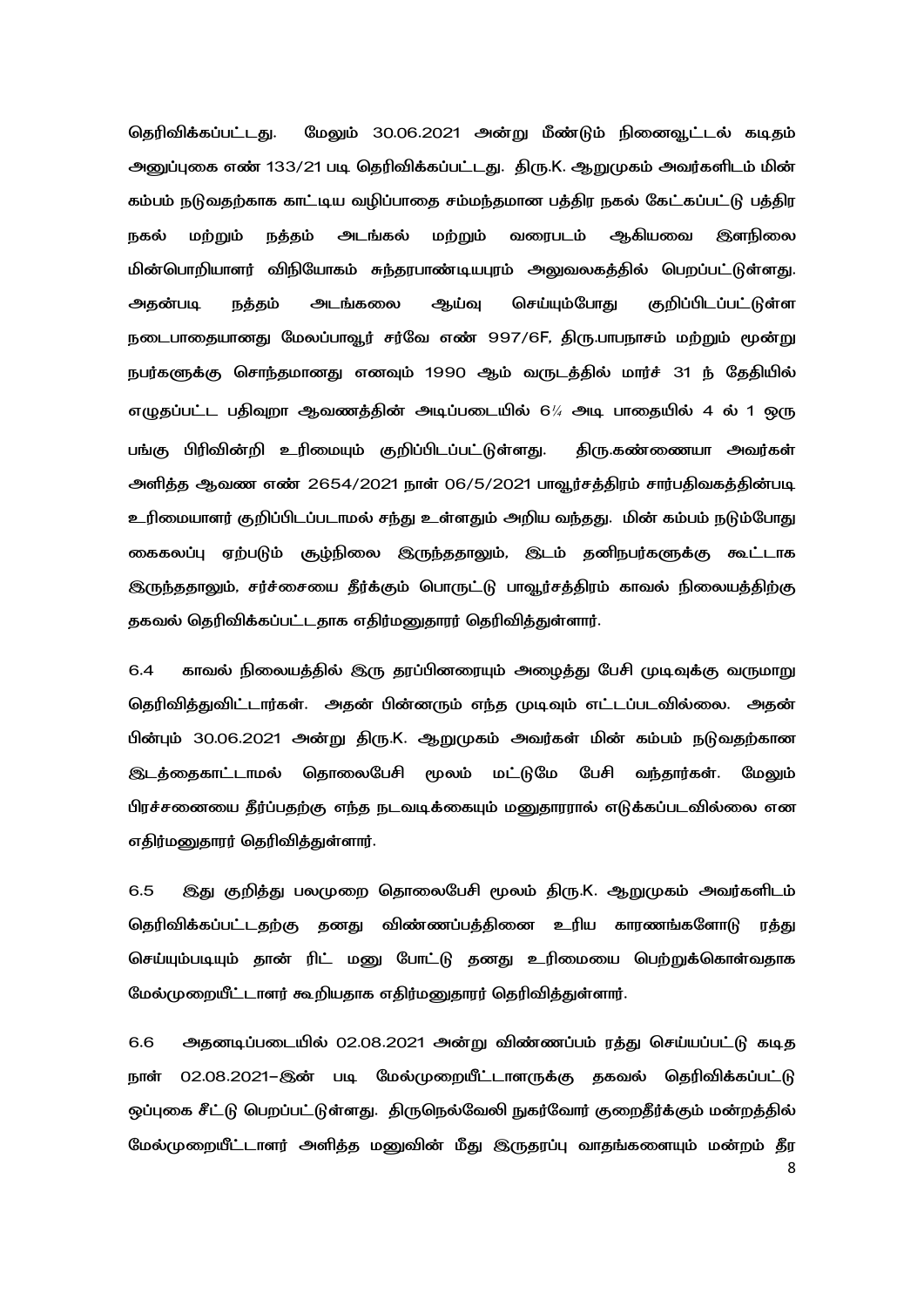ஆராய்ந்து மனுகாரர் விஸ்கரிப்பு பணிக்கான ஆட்.சேபனைகளை நிவர்த்தி செய்து அல்லது ஆட்சேபனையற்ற மாற்று பாதை காட்டி மீண்டும் விண்ணப்பம் பதிவு செய்யும் பட்சத்தில் மனுதாரருக்கு மின் இணைப்பு வழங்க நடவடிக்கை மேற்கொள்ளுமாறு தீர்ப்பு வழங்கியுள்ளது.

6.7 மனுதாரரால் அளிக்கப்பட்ட ஆவணங்கள் முழுமையாக பரிசீலனை செய்யப்பட்ட பின்னரே மின் மின்னிணைப்புக்காக மின்பாதை அமைவிடம் சர்ச்சை குறித்து விண்ணப்பதாரருக்கு தகவல் தெரிவிக்கப்பட்டதாகவும், சட்டப்படியே எதிர்மனுதாரால் நடவடிக்கை மேற்கொள்ளப்பட்டுள்ளகாகவம் எகிர்மளைகாரர் கெரிவிக்குள்ளார்.

6.8 முழுமையாக விசாரிக்கப்பட்டே ஆவணங்கள் அடிப்படையில் நடவடிக்கை மேற்கொள்ளப்பட்டுள்ளதாகவும், பொறுப்பான முறையிலேயே நடவடிக்கை மேற்கொள்ளப்பட்டு 09.06.2021, 30.06.2021 மற்றும் 02.08.2021 ஆகிய தேதியிட்ட கடிகங்கள் வாயிலாக ககவல் கெரிவிக்கப்பட்டுள்ளகாக எகிர்மலுகாரர் தெரிவித்துள்ளார்.

6.9 மனுதாரரால் அளிக்கப்பட்டுள்ள பாதை சம்பந்தமான ஆவணங்களில் உரிமை சந்தேகக் கூறு கண்டறியப்பட்டதால் நிவர்த்தி செய்வதற்கு மனுதாரருக்கு உரிய அறிவிப்பு வழங்கப்பட்டு கால அவகாசம் வழங்கப்பட்டும், மனுதாரரால் நடவடிக்கை ஏதும் எடுக்கப்படாததன் அடிப்படையில் நடவடிக்கை எடுக்கப்பட்டு விதிகளின் படியும் சட்டக்கின் படியும் விண்ணப்பம் ரத்து செய்யப்பட்டுள்ளதாக எதிர்மனுதாரர் தெரிவித்துள்ளார்.

6.10 மின்பாதை விரிவாக்கம் பணியின் போது ஏற்பட்ட ஆட்சேபனை மற்றும் தகராறு ஏற்பட்ட சூழலில் சட்டம் ஒழுங்கு பிரச்சனை ஏற்படுவதை தவிர்க்கவும், வாரிய ஊழியர்கள் பாதுகாப்பு கருதியும் நடவடிக்கை மேற்கொள்ளப்பட்டதாக எதிர்மனுதாரர் கெரிவிக்குள்ளார்.

6.11 பாதையின் உரிமையை மனுதாரரே நிரூபிக்க கடமைப்பட்டவராவர். மனுதாரர் பாதை சம்பந்தமாக மின்பாதை விரிவாக்கம் பணியில் தடங்கல் ஏற்பட்டபின் அளித்துள்ள ஆவணங்களில் உரிமை சம்பந்தமாக தெளிவான வெளிப்பாடு இல்லை என்பதாலே உரிய கால அவகாசம் வழங்கப்பட்ட பின்னரே விண்ணப்பம் ரத்து செய்யப்பட்டதாக எகிர்மனுகாரர் கெரிவிக்குள்ளார்.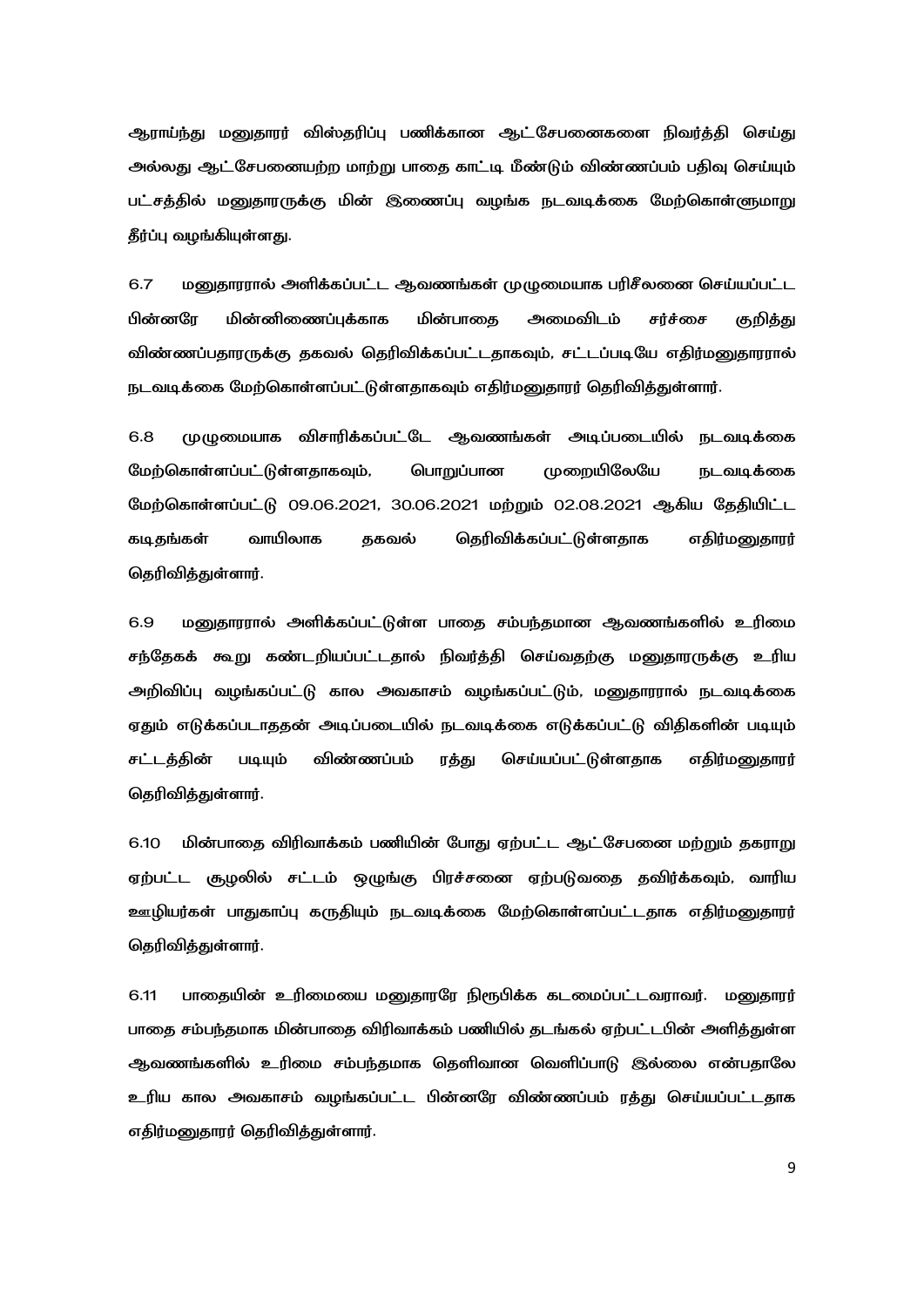மேல்முறையீட்டாளர் விஸ்தரிப்பு பணிக்கான ஆட்சேபனைகளை நிவர்த்தி  $6.12$ செய்து அல்லது மாற்றுப்பாதைகாட்டி மீண்டும் விண்ணப்பம் பதிவு செய்யும்பட்சத்தில் மனுகாரருக்கு மின்னிணைப்பு வழங்க நடவடிக்கை மேற்கொள்ளப்படும் என்ற நுகர்வோர் குறைதீர்க்கும் மன்ற உத்தரவை உறுதி செய்து உத்தரவு வழங்குமாறு எதிர்மனுதாரர் தெரிவித்துள்ளார்.

திரு.K. ஆறுமுகம் அவர்கள் மற்றும் ஆட்சேபனை தரப்பினருக்கும் சமரசம் 6.13 செய்து வைக்கும் பொருட்டு 17.02.2022 அன்று உதவி செயற்பொறியாளர்/விநியோகம்/சுரண்டை அவர்கள் அலுவலகத்தில் நடைபெற்ற சமரச கூட்டத்தில் கலந்து கொள்ளும்படி கடித நாள் 10/2/2022 வாயிலாக அறிவிப்பு கடிதம் அதன்படி நடைபெற்ற கூட்டத்தில் திரு.K. ஆறுமுகம் அவர்கள் வழங்கப்பட்டது. ஆட்சேபனை தரப்பினர் கலந்து கொள்ளவில்லை. மட்டும் கலந்து கொண்டார். இளநிலை மின்பொறியாளர் / விநியோகம் /சுந்தரபாண்டியபுரம் அவர்கள் மின்கம்பம் நடுவதற்குரிய <u>இடத்திற்கு</u> சென்று ஆட்சேபனை காப்பினரிடம் நோடியாக பேச்சுவார்த்தை நடத்தியதில் அவர்கள் எவ்வித சமரசத்திற்கும் ஒத்துவரவில்லை என எதிர்மனுதாரர் தெரிவித்துள்ளார்.

#### $7.0$ மின் குறைதீர்ப்பாளரின் தீர்வு:

 $7.1$ இருதரப்பு வாதங்கள் மற்றும் சமர்ப்பிக்கப்பட்ட ஆவணங்கள் ஆகியவற்றை ஆராய்ந்து கீழ்க்கண்டவாறு தீர்வு செய்யப்படுகிறது.

 $7.2$ புதிய வீட்டிற்கு மின் இணைப்பு வேண்டி தனது தாயார் திருமதி.மாடத்தி பெயரில் 11.04.2021 அன்று விண்ணப்பித்ததாக மேல்முறையீட்டாளர் தெரிவித்துள்ளார். கடந்த இதற்கான மின் இணைப்புக்கட்டணங்களையும் செலுத்தியுள்ளார். ஆனால் மின் இணைப்பு வழங்கப்படவேண்டிய இடத்தை பார்வையிட்டபோது, அம்மின்  $\overline{2}$ இணைப்பு வமங்க மின்கம்பங்கள் நடப்பட்டு கூடுதல் மின்பாதை அமைத்துதான் அம்மின் இணைப்பு வமங்கவேண்டிய நிலை விண்ணப்பதாரரை அந்த விஸ்தரிப்புப்பணிக்கான இருந்ததால் மதிப்பீட்டு கட்டணத்தை செலுத்தக்கூறியதன் அடிப்படையில் ரூ.22,980 செலுத்தியுள்ளாா். இந்நிலையில் மின் கம்பம் மற்றும் மின்பாதை அமைக்கும் இடமானது தங்களுக்கு சொந்தமானது என திரு.கண்ணையா மற்றும் திருமதி.மயிலம்மாள் ஆகியோா் 09.06.2021 அன்று கடிதம் மூலமாக **தங்களது** ஆட்சேபனையை தெரிவித்துள்ளனர்.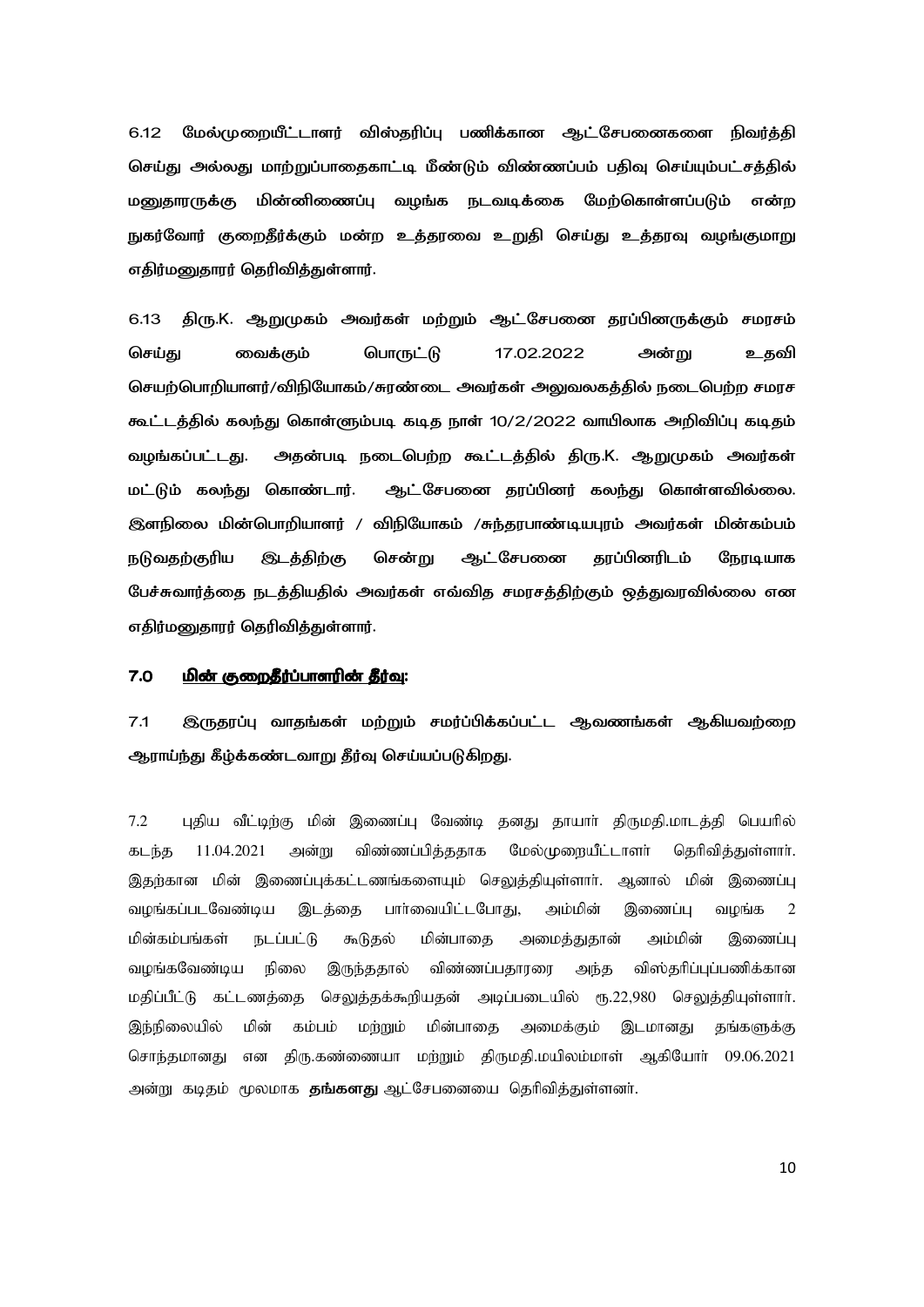7.3 இந்த அட்சேபனையினை அடிப்படையாகக்கொண்டு எதிர்மனுகாரா, அதன் உண்மைத்தன்மையை ஆராயமலும் விஸ்தரிப்புப்பணிகளை மேற்கொள்ளாமலும் தனது மின் இணைப்பு கோரும் விண்ணப்பத்தினை இரத்து செய்துவிட்டதாக மேல்முறையீட்டாளர் தெரிவித்துள்ளார். இருதரப்பினரும் பேசி முடிவுக்குவருமாறு காவல்துறையினர் தெரிவித்ததன் அடிப்படையில் எதிா்மனுதாரா் செயல்பட்டது ஏற்றுக்கொள்ள இயலாது எனக்கூறி மேற்கோரிய மின் இணைப்பு வழங்க உத்தரவிடுமாறு மேல்முறையீட்டாளர் கேட்டுக்கொண்டுள்ளார்.

7.4. புதிய மின் இணைப்பு வேண்டும்பொருட்டு மின் வினியோக விதிகளின் படியும் பல்வகை கட்டண விதிகளின் படியும் விண்ணப்பதாரா் செலுத்தவேண்டிய மின் இணைப்பு கட்டணங்களை செலுத்தியுள்ளதாகவே அறியப்படுகிறது. ஆயினும், விஸ்தரிப்புபணிகளை மேற்கொள்ளவேண்டிய இடத்தின்பொருட்டு ஆட்சேபனை எழுந்துள்ளது. அப்பணிகளை மேற்கொள்ள திரு.கண்ணையா என்பவரும் திருமதி. மயிலம்மாள் என்பவரும் அவ்விடமானது **தங்களுடைய** மனைவமியாக செல்லவிருப்பதாகவும் அது **தங்களுடைய** பூமி எனவும் பொகுபாகை அல்ல எனவம் **கூறியள்ளனர்.** 

7.5. மேல்முறையீட்டாளா் கிரு.ஆறுமுகம் அளிக்குள்ள அடங்கல் அவணக்கினை கொண்டு பார்க்கும்போது அது 4 உரிமையாளர்களை உள்ளடக்கியதாகவும், ஆகையால் அச்சொத்து அந்நால்வருக்கும் பொதுவானதாக அறியமுடிகிறது. இதுகுறித்து மேல்முறையீட்டளாரும், மின்கம்பம் மற்றும் மின்பாதை அமைக்கும் இடமானது ஆட்சேபனை மனு அளித்த திரு.கண்ணையா என்பவருக்கும் திருமதி.மயிலம்மாள் என்பவருக்கும் மட்டும் சொந்தமான தனிநபா் சொத்து கிடையாது எனவும், அந்த இடமானது மனுதாரருக்கும் உரிமையுள்ள பொதுவில் பிரிபடாத பொதுவழி பாதை. அதில் ஆட்சேபனை மனு அளித்தவா்களுக்கு என்ன உரிமை உள்ளதோ அதே உரிமையும் மனுதாரருக்கும் உள்ளது எனவும், மேலும் அது பொதுவழி பாதையே தவிர யாருடைய தனிப்பட்ட நிலமோ அல்லது வீட்டு மனையோ கிடையாது எனவும் கூறியுள்ளார். திரு.கண்ணையா என ஒருவரும் திருமதி.மயிலம்மாள் என மற்றொருவரும் ஆகிய இருவரும் அதே பகுதியை உரிமையுள்ளதாக தெரிவிப்பதிலிருந்து அது யாா் ஒருவருக்கும் தனிப்பட்ட உரிமையுள்ளது என கூறஇயலாது, மேலும் மேல்முறையீட்டாளரும் பொதுவழிப்பாதை என தெரிவிப்பதால், ஆட்சேபனைக்குட்பட்ட அப்பகுதி அடங்கல் ஆவணத்தில் பாத்தியப்பட்ட நபர்களுக்கு மட்டுமே உரித்தானதாக அறியமுடிகிறது.

 $7.6$ . மேலும் இருகரப்பினரின் வாகங்களின் அடிப்படையில் காணும்போது 6 $\frac{1}{4}$  அடி பாதையானது சம்பந்தப்பட்ட 4 நபாகளுக்கு பொதுவானது என்பதை 1990ஆம் வருடம் மார்ச் 31 தேதியிட்ட பதிவுறா ஆவணத்தின் அடிப்படையில் தெரியவருகிறது. இதன்மூலம்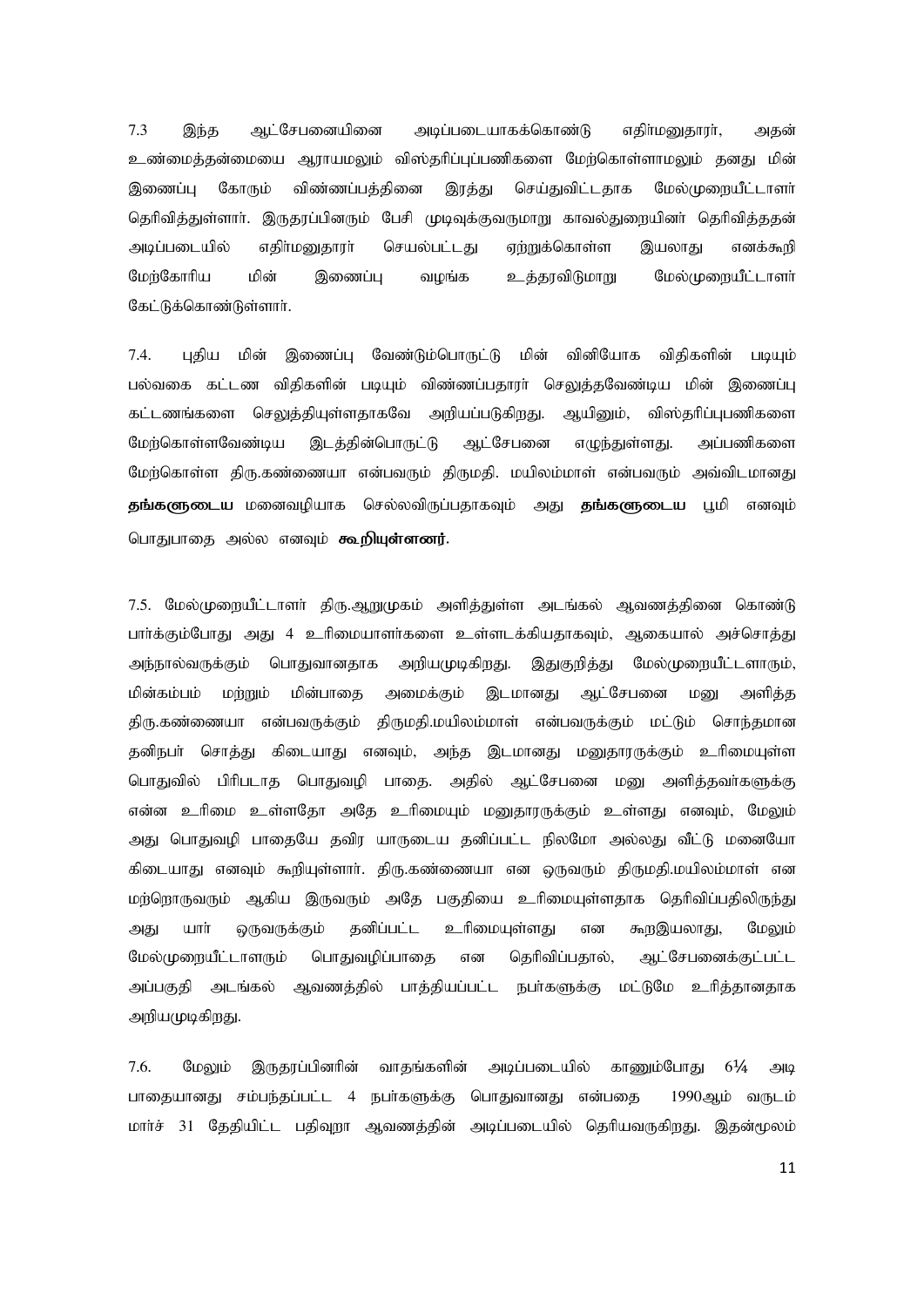மட்டுமே இப்பாகை சம்பந்தப்பட்ட நபர்களுக்கு பொதுவானது அன்றி இது பொதுமக்களுக்கான அறியமுடிகிறது. வழித்தடபாதை அல்ல என்பதை ஆகையால் சொந்தஇடத்தில் விஸ்தரிப்புப்பணி மேற்கொள்ள அதன் உரிமையாளர்கள் கேட்கும்பட்சத்தில் அல்லது இசைவு தெரிவிக்கும்பட்சத்தில் மின்இணைப்பு வழங்கஇயலும்.

 $7.7.$ திருநெல்வேலி மேர்கூரிய காரணங்களினால் மின்நுகா்வோா் குறைதீா்மன்றம் அளித்துள்ள தீர்ப்பு சரி என்றே நான் கருதுவதால் அதில் தலையிடவிரும்பவில்லை.இதன்காரணமாக மேல்முறையீட்டு மனு எண் 9/2022 ஐ தள்ளுபடி செய்து தீாவுசெய்கிறேன்.

### 8. முடிவுரை:

 $8.1.$ பத்தி 7—இல் கண்ட தீர்வுகளின் அடிப்படையில் திருநெல்வேலி மின் நுகர்வோர் குறைதீா மன்றம் அளித்துள்ள தீா்ப்பு சரியென நான் கருதுவதால் இம்மேல்முறையீட்டு மனுவினை தள்ளுபடி செய்கிறேன்.

8.2. மேல்முறையீட்டாளருக்கு வழங்கவேண்டிய தீா்வு இதனால் ஏதுமில்லை என தீாவு செய்கிறேன்.

8.3. மேற்கண்ட தீர்வுடன் இந்த மேல்முறையீட்டு மனு எண் 09/2022 முடிவுக்கு கொண்டு வரப்படுகிறது. செலவுத் தொகை இல்லை.

> (செ. தேவராஜன்) **மின்குறைதீர்ப்பாளர்**

''நுகா்வோா் இல்லையேல், நிறுவனம் இல்லை'' "No Consumer, No Utility"

பெறுநர்:

1. திரு. K. ஆறுமுகம், 9–170. பிள்ளையார் கோவில் கெரு. மேலபாவூர், தென்காசி – 627806.

2. உதவி செயற்பொறியாளர் /விநியோகம்/சுரண்டை, O/o. உதவி செயற்பொறியாளர் /விநியோகம், திருநெல்வேலி மின் பகிர்மான வட்டம், தமிழ்நாடு மின் உற்பத்தி மற்றும் பகிர்மான கழகம், சுரண்டை - 627 859.